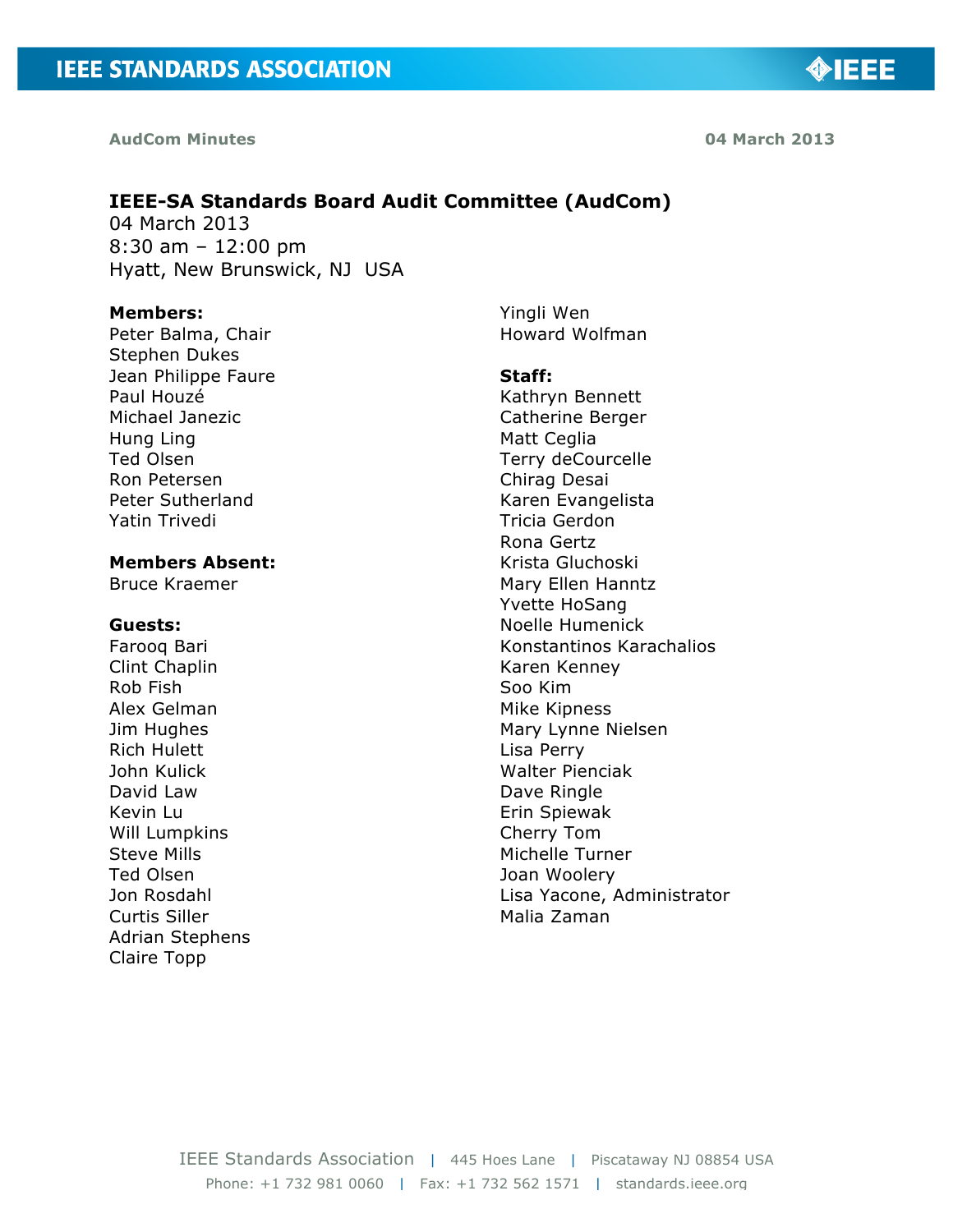# **[Unless otherwise noted, all votes are unanimous]**

# **1. CALL TO ORDER**

Chair Balma called the meeting to order at 8:30 am. Chair Balma introduced himself as the new AudCom chair and welcomed both new and returning members of AudCom. Introductions were then made around the room.

### **2. REVIEW AND APPROVAL OF THE AGENDA**

A motion was made, and seconded, to approve the agenda. [Olsen/Petersen] Upon vote, the motion passed.

# **3. APPROVAL OF MINUTES OF THE 3 DECEMBER 2012 AUDCOM MEETING**

A motion was made, and seconded, to approve the minutes of the 3 December 2012 meeting. [Houzé/Janezic] Upon vote, the minutes were approved.

### **4. P&P REVIEW**

### **4.1 Status of Continuing Sponsor P&P Review**

#### **4.1.1 C/SAB – Peter Balma, Ted Olsen**

Ted reported that a revised C/SAB P&P that addressed the concerns in his and Peter's final review checklist has been uploaded on 1 March 2013.

### **Motion: To accept the C/SAB P&P. [Olsen/Dukes] Upon vote the motion passed.**

### **4.1.2 IAS/CI - Bruce Kraemer, Paul Houzé**

Paul reported that he and Bruce were satisfied with the updates made to the revised P&P uploaded on 15 February 2013. They requested that Lisa do an editorial review on the document and make any final editorial corrections before posting.

It was reiterated that a motion to accept would cover all of the IAS sponsors P&P on the agenda except IAS/PCI.

# **Motion: To accept the IAS/CI P&P. [Houzé/Petersen] Upon vote the motion passed.**

**4.1.3 IAS/EM – Accepted as part of the motion of 4.1.2**

**4.1.4 IAS/ES – Accepted as part of the motion of 4.1.2**

**4.1.5 IAS/I&CPS - Accepted as part of the motion of 4.1.2**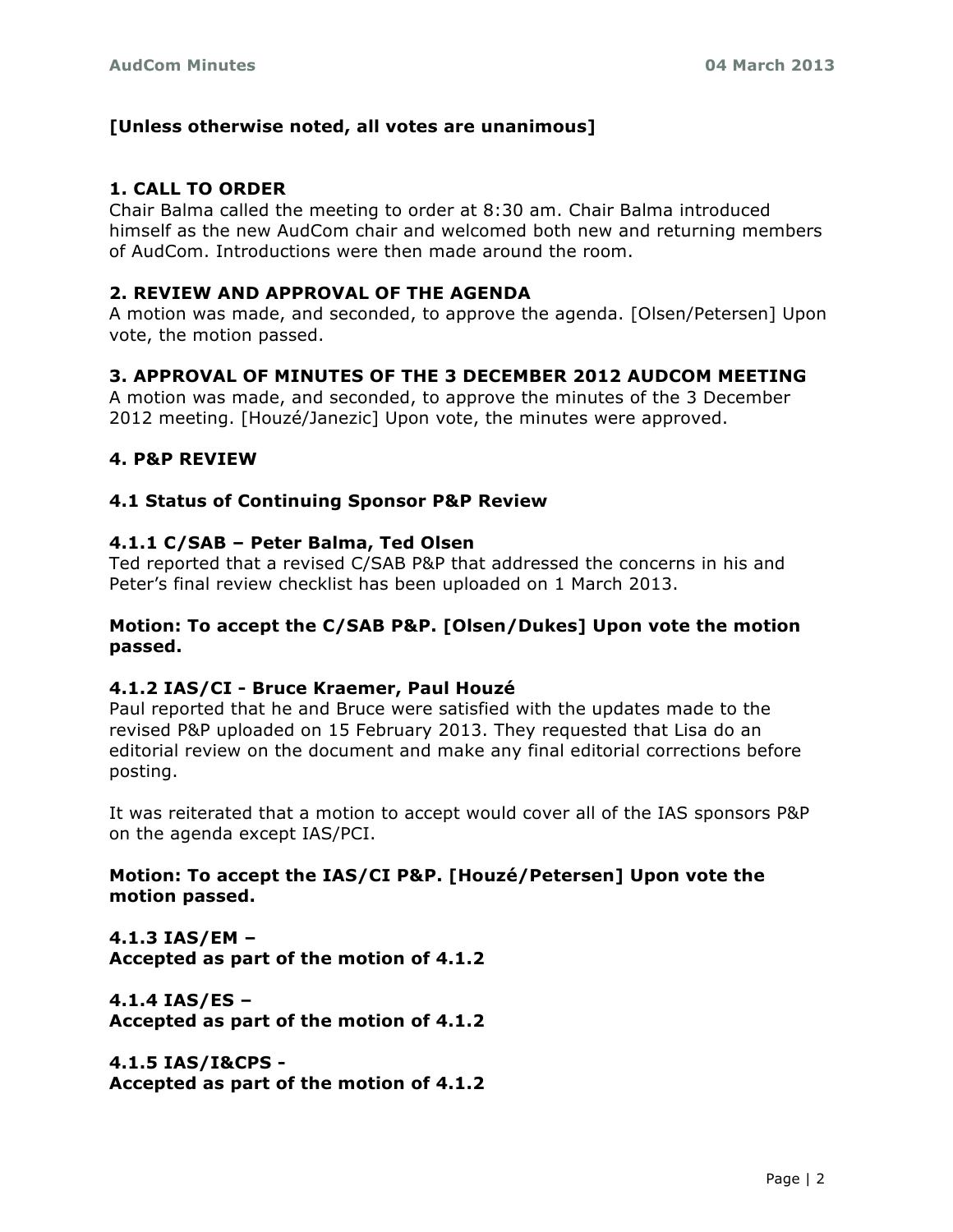### **4.1.6 IAS/PCI - Ted Olsen**

Ted reported the revised document uploaded on 24 January 2013 was acceptable.

**Motion: To accept the IAS/PCI P&P. [Olsen/Janezic] Upon vote the motion passed.**

**4.1.7 IAS/PSE – Accepted as part of the motion of 4.1.2**

**4.1.8 IAS/PSP – Accepted as part of the motion of 4.1.2**

**4.1.9 IAS/TBCC – Accepted as part of the motion of 4.1.2**

### **4.1.10 PE/EM - Yatin Trivedi, Bruce Kraemer**

Yatin reported that a checklist had been shared with the sponsor and further edits were required. He gave a brief presentation of his and Bruce's latest checklist (not yet uploaded to the agenda) and discussed their concerns. This document will continue under review. The latest checklist will be uploaded and sent to the Sponsor. Ted Olsen agreed to mentor this Sponsor using the checklist.

**A motion was made to allow PE/EM to continue its work under their currently approved P&P at least until the 12 June 2013 meeting with the expectation that PE/EM work quickly to address the outstanding issues and resubmit revised P&P. [Trivedi/Faure] Upon vote, the motion passed.**

### **4.1.11 PE/IC - Yatin Trivedi, Michael Janezic**

Michael and Yatin reported that they were satisfied that PE/IC had made revisions based on their checklist.

### **Motion: To accept the PE/IC P&P. [Janezic/Olsen] Upon vote the motion passed.**

# **4.1.12 PE/PSACE - Hung Ling, Ronald Petersen**

The staff liaison reported that the Sponsor Chair had not completed the revision in time for submission prior to the AudCom meeting.

**A motion was made to allow PE/PSACE to continue its work under their currently approved P&P at least until the 12 June 2013 meeting with the expectation that PE/PSACE work quickly to address the outstanding issues and resubmit revised P&P. [Petersen/Dukes] Upon vote the motion passed.**

### **4.1.13 PE/PSC - Paul Houzé, Ronald Petersen**

It was reported that the Sponsor had missed the myProject notification that a new checklist had been uploaded. They are currently working to revise the P&P based on the checklist.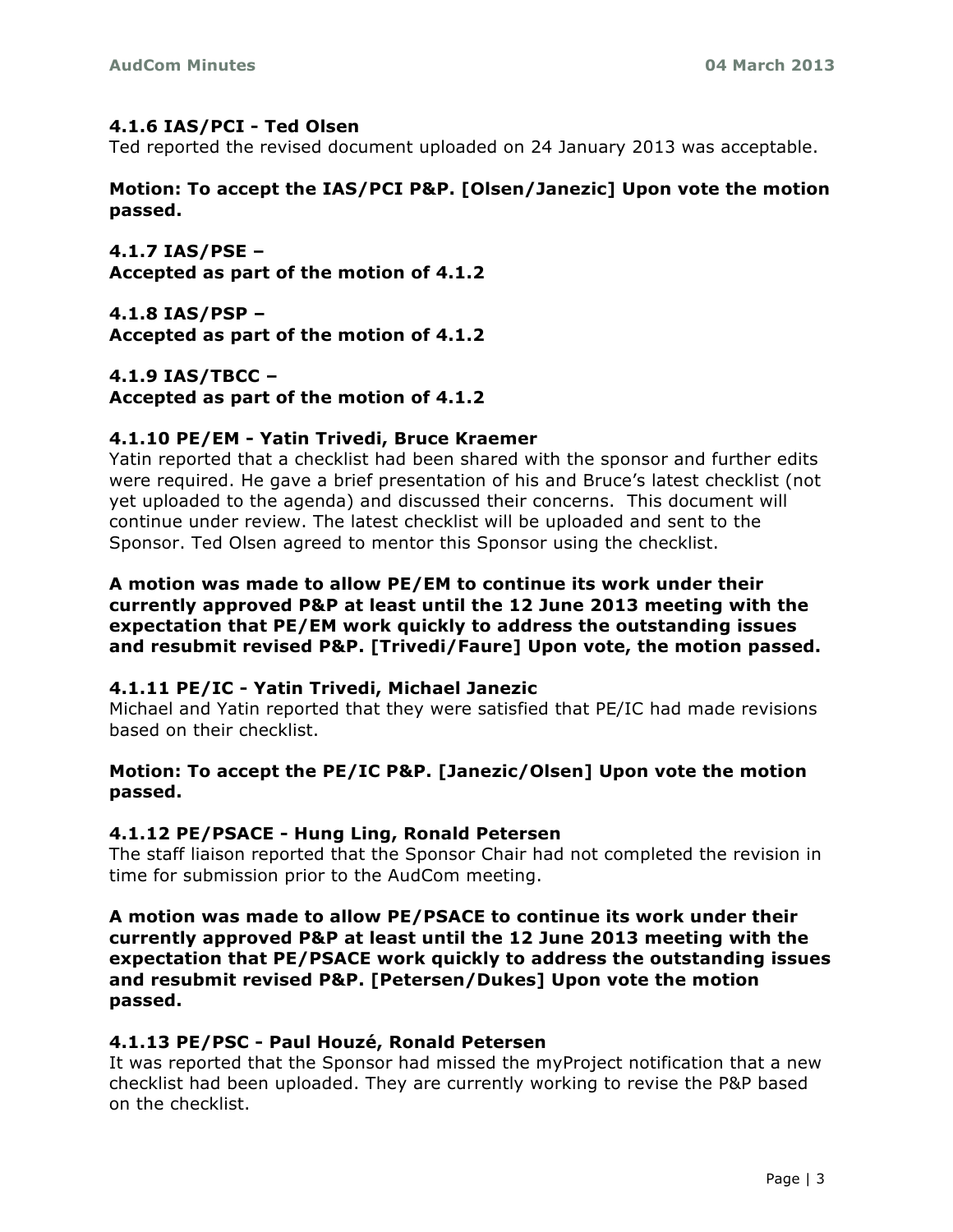# **A motion was made to allow PE/PSC to continue its work under their currently approved P&P at least until the 12 June 2013 meeting with the expectation that PE/PSC work quickly to address the outstanding issues and resubmit revised P&P. [Petersen/Olsen] Upon vote the motion passed.**

Ted Olsen asked that a summary of the status of all PE P&P continuing under review be sent to PES Tech Council

### **AI: Lisa will send a summary of PES P&P status to PES Tech Council within the next two weeks.**

# **4.1.14 PE/T&D - Yatin Trivedi, Michael Janezic**

Lisa reported that the Sponsor has been in dialog with the staff liaison and herself working on the revision, specifically the text on appeals.

**A motion was made to allow PE/T&D to continue its work under their currently approved P&P at least until the 12 June 2013 meeting with the expectation that PE/T&D work quickly to address the outstanding issues and resubmit revised P&P. [Trivedi/Janezic] Upon vote the motion passed.**

# **4.2 New P&P Review**

# **4.2.1 C/LT - Michael Janezic, Ted Olsen**

A revised P&P was submitted on 27 February 2013. Mike and Ted will be reviewing the revision to see if their comments have been addressed and will follow up with a comment dialog with the Sponsor.

### **A motion was made to allow C/LT to continue its work under their currently approved P&P at least until the 12 June 2013 meeting with the expectation that C/LT work quickly to address the outstanding issues and resubmit revised P&P. [Janezic/Faure] Upon vote the motion passed.**

# **4.2.2 C/TT - Peter Balma, Bruce Kraemer**

An initial P&P was submitted on 8 January 2013 and the checklist was uploaded on 28 February 2013. The Sponsor will continue working on a revision.

### **A motion was made to allow C/TT to continue its work under their currently approved P&P at least until the 12 June 2013 meeting with the expectation that C/TT work quickly to address the outstanding issues and resubmit revised P&P. [Olsen/Petersen] Upon vote the motion passed.**

# **4.2.3 COM/SDB - Ted Olsen, Hung Ling**

Ted reported that the document has been through two review/checklist cycles and that he and Hung had one final concern. A discussion was held regarding text that the Sponsor had added in Clause 7.2. "Approval of moving a draft standard to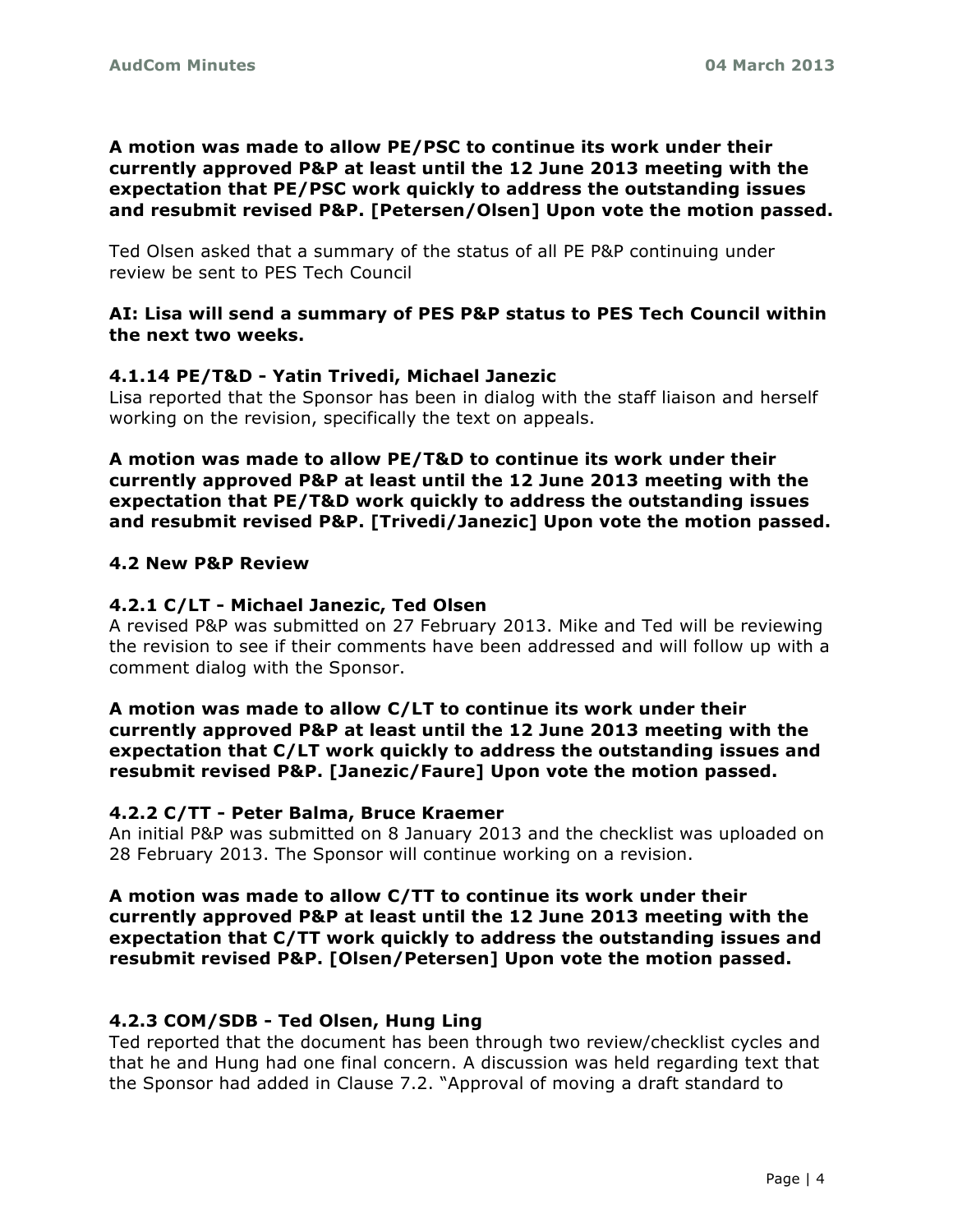Sponsor ballot." The Sponsor Chair for COM/SDB, Kevin Lu, took part in the discussion. Edits were made to the additional text which satisfied AudCom.

#### **Motion: To accept the COM/SDB P&P as modified during the meeting. [Olsen/Dukes] Upon vote the motion passed.**

[Approve = 5, Disapprove = 0, Abstain = 3]

# **4.2.4 RAS/SC - Hung Ling, Peter Sutherland**

Hung reported that the initial submittal by RAS/SC followed the baseline document very closely and was acceptable.

# **Motion: To accept the RAS/SC P&P. [Ling/Petersen] Upon vote the motion passed.**

# **4.3 Working Group P&P Review**

# **4.3.1 C/IA - Peter Balma, Michael Janezic**

Mike reported that he and Peter are waiting for a revised document based on their comments. The Sponsor has been slow to respond. Mike Janezic offered to email and mentor the chair.

# **AI: Lisa to send C/IA Sponsor Chair contact information to Mike.**

# **4.3.2 PE/SPDHV & PE/SPDLV - Paul Houzé, Ron Petersen**

An initial review had been completed following the submission of a WG P&P. The Sponsor then contacted Lisa and suggested holding off on proceeding with the review as he had recently been made aware that PES Tech Council was working on a template WG P&P for use by all PE WGs. This item is on hold. The checklist was not passed on to the Sponsor.

### **4.4 Sponsor P&P for Potential Administrative Withdrawal - Dielectrics and Electrical Insulation (DEI)**

Lisa reported that the DEI P&P had originally expired in 2011 and was given an extension until December 2012. Nothing had been submitted during that time. DEI was granted another 3 month extension at the December AudCom meeting. Still no submission has been received. The Sponsor was notified that an Administrative Withdrawal was pending. Following the notification, the Sponsor requested more time. The Sponsor currently has five active standards and one active PAR. After discussion, AudCom decided that time had run out and the DEI P&P should be administratively withdrawn. Concern was noted regarding the impact the active PAR, P1820, which is jointly sponsored with PE/T&D. AudCom agreed that if PE/T&D took over the lead of the activity, work could continue under the PE/T&D P&P.

**Motion: AudCom recommends the Administrative Withdrawal of the Dielectrics and Electrical Insulation Society's Policies and Procedures due to the lack of progress since expiration of their existing Policies and Procedures. [Olsen/Dukes] Upon vote, the motion passed.**